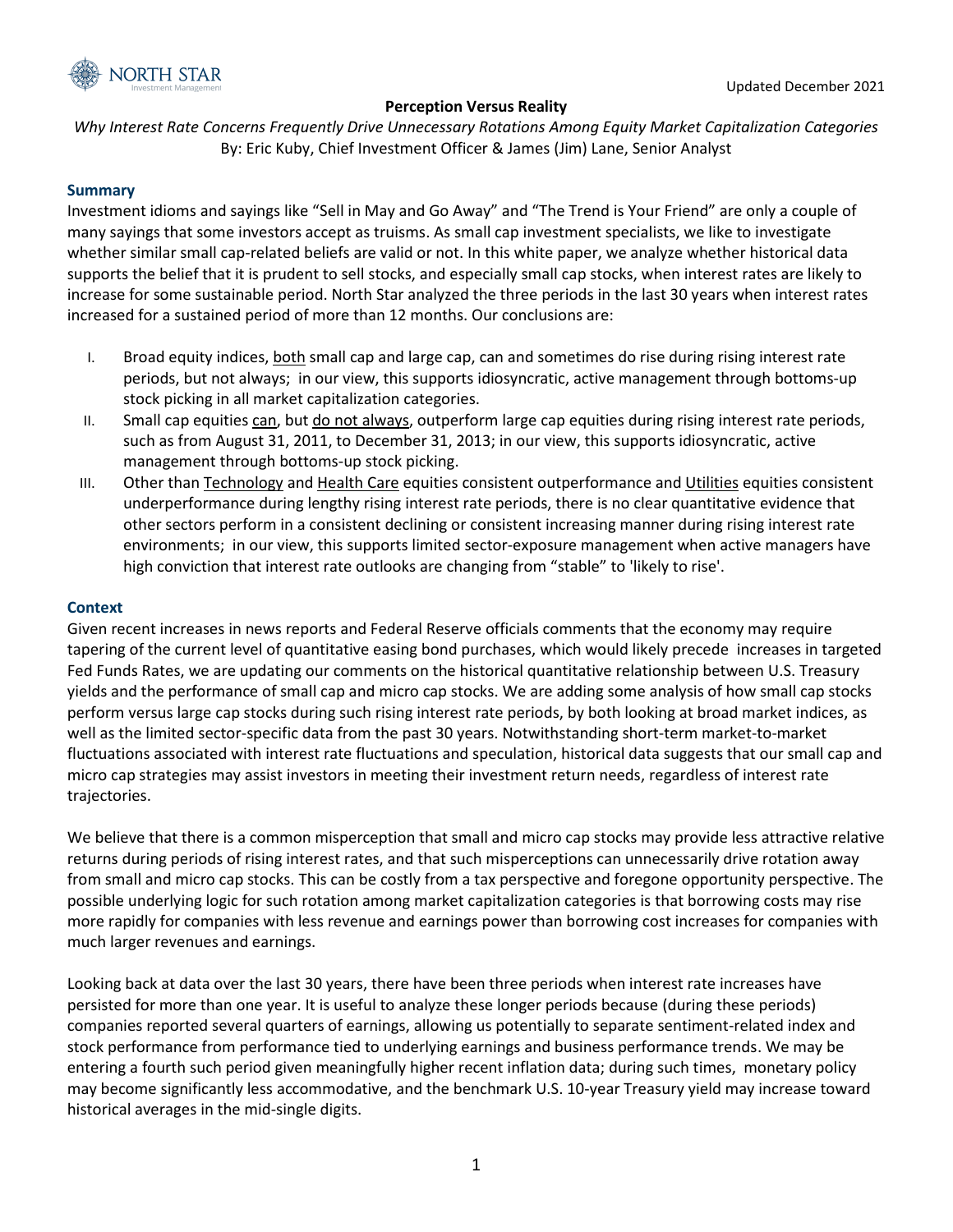

|                                     | <b>Period One</b> |            |                | <b>Period Two</b> |            |                          | <b>Period Three</b> |            |                          |
|-------------------------------------|-------------------|------------|----------------|-------------------|------------|--------------------------|---------------------|------------|--------------------------|
|                                     | 09/30/1998        | 01/31/2000 | % Change       | 08/31/2011        | 12/31/2013 | % Change                 | 07/31/2016          | 10/31/2018 | % Change                 |
| U.S. 10-Year Treasury Yield (%)     | 4.44              | 6.68       | $\overline{a}$ | 2.23              | 3.04       | $\overline{\phantom{a}}$ | 1.46                | 3.15       | $\overline{\phantom{a}}$ |
| <b>Broad Indices</b>                |                   |            |                |                   |            |                          |                     |            |                          |
| Russell 2000 (IWM)                  | 46.1              | 61.9       | 34%            | 71.52             | 114.7      | 60%                      | 122.3               | 154.0      | 26%                      |
| S&P 500 (SPY)                       | 98.5              | 142.6      | 45%            | 147.24            | 181.0      | 23%                      | 218.2               | 270.6      | 24%                      |
| Dow Jones Industrial Average (DJIA) | 8,416.8           | 10,963.8   | 30%            | 13,306.64         | 16,020.2   | 20%                      | 18,543.5            | 25,115.8   | 35%                      |

### **Analysis**

The table above shows the performance several indices during three periods of 12-months-or-more during which the U.S. Ten Yield Treasury yield rose.

### *Period One (September 30, 1998-January 31, 2000) – Mixed Trends*

The broad market S&P 500 Index increased 45%, while the small-cap Russell 2000 returned 34% and the Dow Jones returned 30%.

### *Period Two (August 31, 2011-December 31, 2012) – Small Cap Outperformance*

The broad market S&P 500 Index increased 23%, the Dow Jones increased 20%, and the Russell 2000 increased 60%. Therefore, in this rising interest rate period, investors in small company stocks would have outperformed the same investment in large cap stocks.

### *Period Three (July 31, 2016-October 31, 2018) – Mixed Trends*

The broad market S&P 500 Index increased 24%, the Dow Jones increased 35%, and the small-cap Russell 2000 returned 26%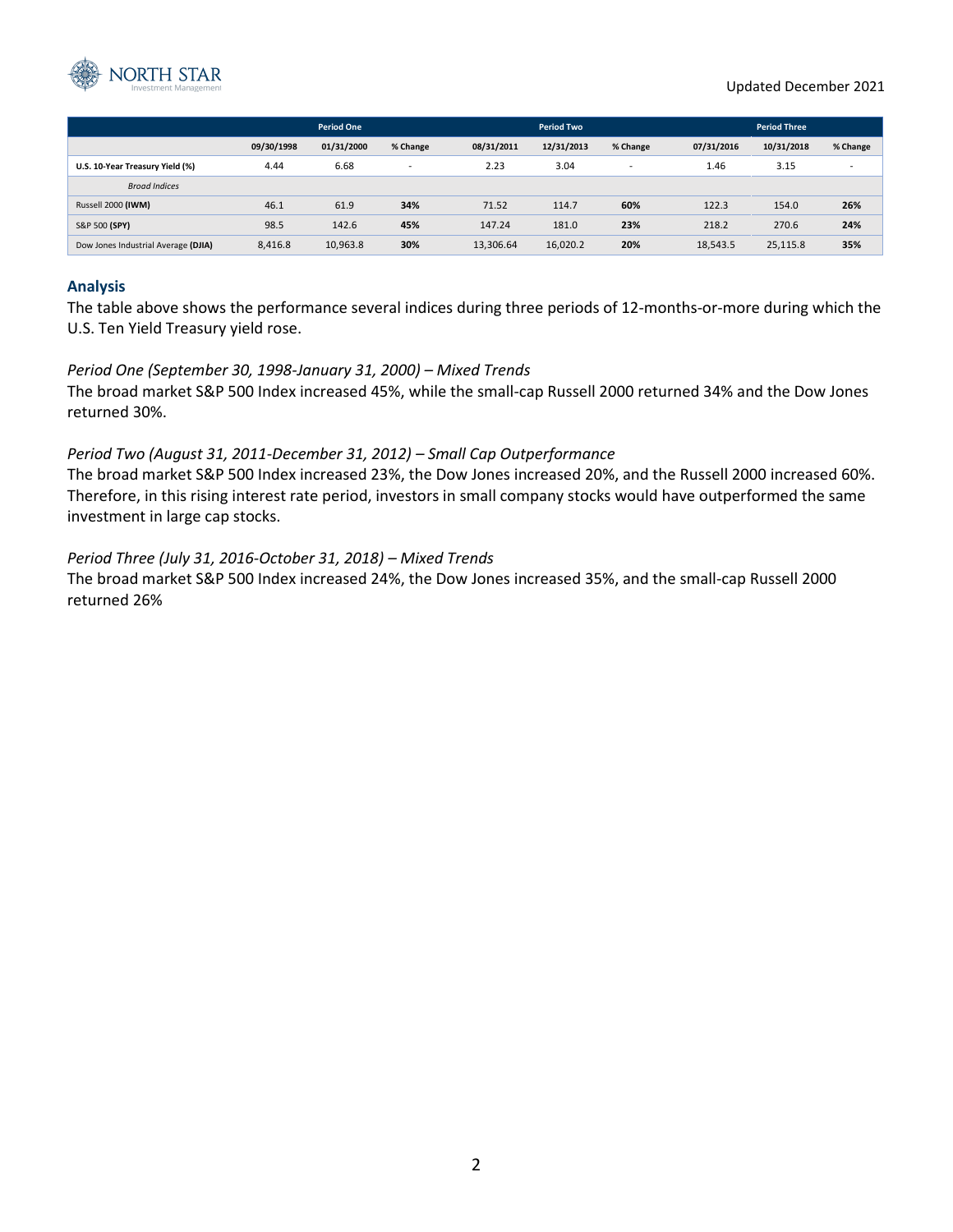

## **North Star's Thesis**

If we are at the early stages of a prolonged period of rising rates, it is likely not too late for investors to dip their toes into the small and micro cap pool. Moreover, not all small and micro cap stocks are the same, as many companies have low or no levels of debt. Portfolios can be constructed to focus on small and micro cap companies with lower leverage levels. In fact, as of 12/31/2021 the median debt/equity ratio for the North Star Dividend Fund (NSDVX) is 0.64 and for the North Star Micro Cap Fund (NSMVX) is 0.54. As such, we believe that the earnings power of the companies in these portfolios would be less impacted by rising interest rates than portfolios with higher debt/equity ratios.

Annualized Returns as of 12/31/2021

| $1$ uniquized netains as of $22/32/2022$ |          |           |           |           |            |           |  |  |  |  |  |  |
|------------------------------------------|----------|-----------|-----------|-----------|------------|-----------|--|--|--|--|--|--|
|                                          | 2H 2021  | <b>1Y</b> | <b>3Y</b> | <b>5Y</b> | <b>10Y</b> | <b>SI</b> |  |  |  |  |  |  |
| North Star Micro Cap Fund (NSMVX)        | $-9.51%$ | 14.18%    | 23.05%    | 11.07%    | 12.14%     | 11.08%    |  |  |  |  |  |  |
| North Star Dividend Fund (NSDVX)         | $-2.60%$ | 16.18%    | 12.84%    | 6.40%     | 9.97%      | 10.77%    |  |  |  |  |  |  |
| Morningstar Small Value Index (MSVL)     | 1.90%    | 29.21%    | 13.95%    | 4.98%     | 8.79%      | 6.65%     |  |  |  |  |  |  |
| Russell 2000 (RTY)                       | 0.42%    | 14.78%    | 19.97%    | 11.85%    | 13.04%     | 7.03%     |  |  |  |  |  |  |
| Russell 2000 Value (RUJ)                 | 2.38%    | 28.21%    | 17.94%    | 8.89%     | 11.80%     | 6.49%     |  |  |  |  |  |  |
| S&P 500 (SPX)                            | 9.75%    | 28.68%    | 26.03%    | 18.25%    | 16.35%     | 6.85%     |  |  |  |  |  |  |

# *NSMVX Inception 12/31/1997* | *Expense Ratio 1.40% NSDVX Inception 02/01/2010* | *Expense Ratio 1.50% Note: Returns greater than 1 year are annualized.*

*The performance data quoted here represents past performance. Current performance may be lower or higher than the performance data quoted above. Past performance is no guarantee of future results. The investment return and principal value of an investment will fluctuate so that investor's shares, when redeemed, may be worth more or less than their original cost. For performance information current to the most recent month-end, please call toll-free 855-580-0900.*

Since the end of Q2 2021, small and micro cap stocks have underperformed the S&P 500 by almost 7%. This may be due to investor concerns regarding the potential interest rate increases looming if inflation data remains elevated or accelerates. Regarding North Star's small cap equity funds, during the second half of 2021 when interest rate increase concerns have been rising, North Star Micro Cap Fund declined 9.51% and the North Star Dividend Fund declined 2.60%. With just a few exceptions, the companies in these funds reported excellent trends in profitability for Q2 2021 (mostly reported in August 2021) with similarly positive outlooks for upcoming quarters. As such, we maintain strong conviction in our existing portfolio positions.

Given the historical data analyzed above, we believe that when considering existing or possible new investments using small and micro cap stocks, it is best to avoid interest-rate-related urges to rotate away from small cap and micro cap equities. Instead, we believe that small cap and micro cap equities with low financial leverage, resilient business models run by strong managers, and with possible takeout dynamics in consolidating industries may perform very well in rising interest rate environments.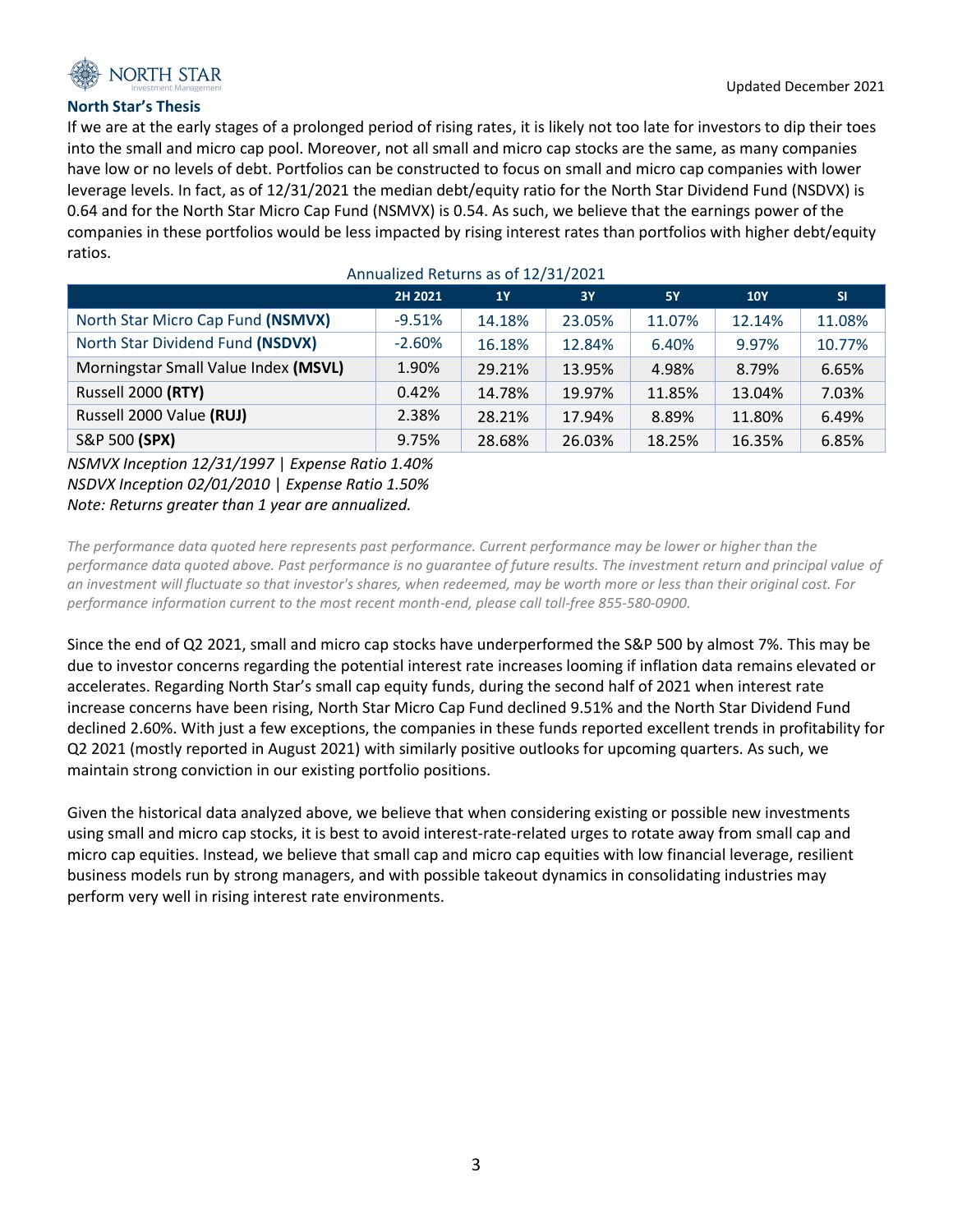

## **The Russell 2000 Consumer Discretionary Sector** *(as of 12/31/2021)*

We believe those attractive characteristics can be found in several companies in the Consumer Discretionary sector, in which the North Star Funds has the highest concentration of holdings (over 46% in the North Star Micro Cap Fund and over 16% in the North Star Dividend Fund). In comparison, the Consumer Discretionary Sector represented 308 out of the Russell 2000's 2,038 members at December  $31^{st}$ , 2021. These companies include retailers and e-tailers, media and entertainment companies, and restaurants.

Over the last ten years, the total return for the Russell 2000 Consumer Discretionary Sector (RGUSDS) has been 297.65% versus 240.91% for the Russell 2000 (RTY), making the RGUSDS the third best performing sector in the index behind Healthcare and Technology. Not only have the total returns been compelling in this sector, but we believe the companies in this sector have the characteristics of steady growth and consistent EBITDA margins. From a valuation perspective, the sector has the second smallest median P/E ratio (13.99) and the second smallest EV/Sales ratio (1.39) within the group.

Due to the stable nature of these businesses with their consistent return on equity (13.34%), these Consumer Discretionary companies can deploy a fair amount of leverage as they have the highest total debt to total equity ratio (1.76) of the group with exception to the heavily leveraged Utilities sector.

Digging deeper, we particularly like companies that have been able to adapt to the evolving demand for an omnichannel business. While the Consumer Discretionary sector in general has benefitted from the acceleration in ecommerce demand, the western apparel retail, e-commerce floral and gifting, and aftermarket auto parts industries, have demonstrated particularly robust trends.

In addition to tracking traditional macro-economic series, such as interest rates, the North Star Research Team also tracks more niche indicators. For example, in 2021 country music stations have dominated the radio format with over 2,200 unique stations, or 12.5% of all leading stations in the United States. We view this as a good indicator in the interest of all things Western-themed.<sup>i</sup>

Recently, consumers have looked to comfort themselves and their loved ones through gifting, as evidenced by the 33% increase in Google searches for the term "online gift" from 2016-2021. During the same period, this trend is manifested in the Google search interest over time for the term "flower delivery," which received a score of 65 during Mother's Day 2021 versus 47 during Mother's Day 2016.<sup>ii</sup>

Furthermore, consumers are becoming comfortable with Do-It-Yourself tasks. One vertical that has historically been underrepresented across the e-commerce channel has been replacement auto parts. While the U.S. auto aftermarket e-tail segment recorded \$3 billion in sales in FY2013, it is estimated that the segment will record \$13 billion in sales in FY2023. Additionally, despite less demand for travel during 2020, the year still recorded over 14 million units in new car sales and 39.3 million units in used car sales versus 11.6 million units and 36.9 million units in 2010, respectively.<sup>iii</sup>

## **Conclusion**

As it has often been noted, the U.S. Economy is a consumer-driven economy. The rising interest rates do not change that dynamic but do create compelling opportunities within the small and micro cap universe, including the Consumer Discretionary sector. In order to identify those small and micro cap stocks most likely to outperform their peers, we continue to seek investments that offer compelling upside return potential based on our DCF-anchored valuation methodologies, growth prospects, M&A opportunities and identification of time-tested management teams.